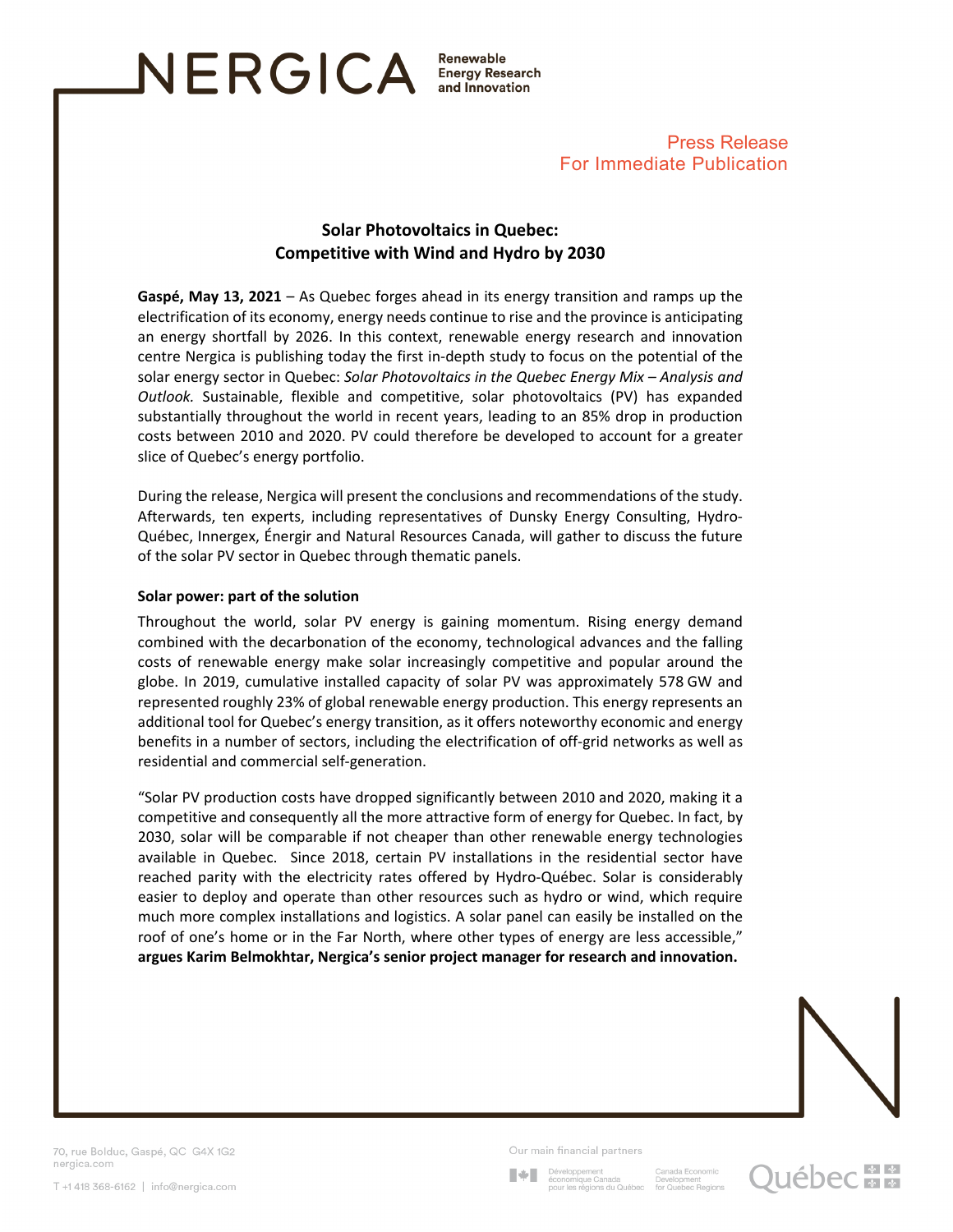"Quebec enjoys solar irradiation levels higher than those of Germany, which as of 2019 ranked 4<sup>th</sup> globally amongst solar-producing nations. Paired with hydroelectricity and wind power, solar PV could even enable Quebec to reach its GHG reduction target of 37.5% below 1990 levels by 2030 while at the same time positioning the province as a North American leader in renewable energy. With a total capacity of 6.25 MW as of 2019, PV represents less than 1% of Quebec's energy mix. We have the resources to undertake a major solar buildout: now we must give ourselves the tools to develop this sector. To do so, we must notably emphasize the importance of supporting and developing Quebec's solar industry through innovation and support for businesses," **explains Nergica GM Frédéric Côté.** 

### **Thematic panels: 10 experts discuss the future of solar PV in Quebec**

As part of the launch of the study, ten experts will gather for today's *Solar Photovoltaics in Quebec* event, a series of three thematic panels aiming to stimulate discussion of the future of Quebec's solar PV sector as a key component in the province's energy transition.

"We decided to bring together experts the likes of Philippe Dunsky, Josée Pilon, Yves Poissant, Gabriel Durany or Patrick Goulet to determine what role solar should play in a transitioning Quebec. What are the challenges and opportunities of a solar build-out in Quebec? What is the ideal role of solar in Quebec today, in 2030, or in 2050? These questions will be addressed in today's three thematic panels," **points out Karim Belmokhtar, Nergica's senior project manager for research and innovation.**

**For further details on the event or to register for** *Solar Photovoltaics in Quebec*, please visi[t](https://nergica.com/en/braindate-solaire/)  [www.nergica.com/en/braindate-solaire/.](https://nergica.com/en/braindate-solaire/)

**For those who wish to learn more about the study**, the complete report *Solar Photovoltaics in the Quebec Energy Mix – Analysis and Outlook* by experts Karim Belmokhtar, David Durette, Olivier Paré-Lambert and Valéry Bouchard can be consulted at no cost.

This study was made possible thanks to financial support from **Canada Economic Development for Quebec Regions**.

### **About Nergica**

Nergica is a Canadian centre of applied research that stimulates innovation in the renewable energy industry through research, technical assistance, technology transfer and technical support for businesses and communities. Its mission: to create new opportunities for renewable energy. More precisely, Nergica specializes in developing solutions for renewable energy integration, optimizing wind farm and solar array performance and supporting growing SMEs. Formerly known as the TechnoCentre éolien, Nergica has been active for 20 years in the renewable energy sector. [www.nergica.com](http://www.nergica.com/)

**– 30 –**